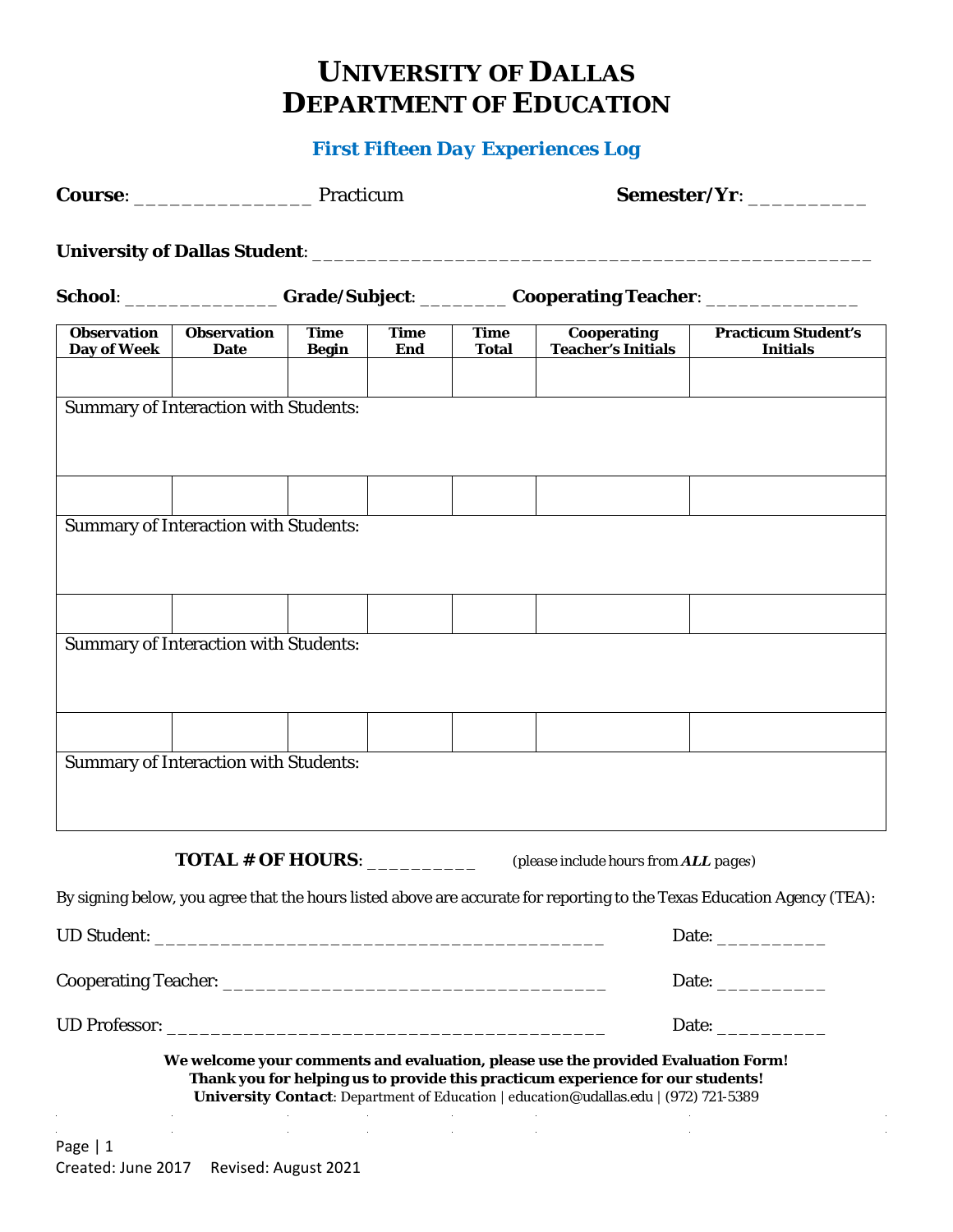| <b>Observation</b>                           | <b>Observation</b>                           | <b>Time</b>  | <b>Time</b> | <b>Time</b>  | <b>Mentor Teacher's</b> | <b>Practicum Student's</b> |  |  |  |
|----------------------------------------------|----------------------------------------------|--------------|-------------|--------------|-------------------------|----------------------------|--|--|--|
| Day of Week                                  | <b>Date</b>                                  | <b>Begin</b> | End         | <b>Total</b> | <b>Initials</b>         | <b>Initials</b>            |  |  |  |
|                                              |                                              |              |             |              |                         |                            |  |  |  |
|                                              |                                              |              |             |              |                         |                            |  |  |  |
|                                              | <b>Summary of Interaction with Students:</b> |              |             |              |                         |                            |  |  |  |
|                                              |                                              |              |             |              |                         |                            |  |  |  |
|                                              |                                              |              |             |              |                         |                            |  |  |  |
|                                              |                                              |              |             |              |                         |                            |  |  |  |
|                                              | <b>Summary of Interaction with Students:</b> |              |             |              |                         |                            |  |  |  |
|                                              |                                              |              |             |              |                         |                            |  |  |  |
|                                              |                                              |              |             |              |                         |                            |  |  |  |
|                                              |                                              |              |             |              |                         |                            |  |  |  |
|                                              |                                              |              |             |              |                         |                            |  |  |  |
|                                              | <b>Summary of Interaction with Students:</b> |              |             |              |                         |                            |  |  |  |
|                                              |                                              |              |             |              |                         |                            |  |  |  |
|                                              |                                              |              |             |              |                         |                            |  |  |  |
|                                              |                                              |              |             |              |                         |                            |  |  |  |
|                                              |                                              |              |             |              |                         |                            |  |  |  |
|                                              | <b>Summary of Interaction with Students:</b> |              |             |              |                         |                            |  |  |  |
|                                              |                                              |              |             |              |                         |                            |  |  |  |
|                                              |                                              |              |             |              |                         |                            |  |  |  |
|                                              |                                              |              |             |              |                         |                            |  |  |  |
|                                              |                                              |              |             |              |                         |                            |  |  |  |
|                                              | <b>Summary of Interaction with Students:</b> |              |             |              |                         |                            |  |  |  |
|                                              |                                              |              |             |              |                         |                            |  |  |  |
|                                              |                                              |              |             |              |                         |                            |  |  |  |
|                                              |                                              |              |             |              |                         |                            |  |  |  |
|                                              |                                              |              |             |              |                         |                            |  |  |  |
| <b>Summary of Interaction with Students:</b> |                                              |              |             |              |                         |                            |  |  |  |
|                                              |                                              |              |             |              |                         |                            |  |  |  |
|                                              |                                              |              |             |              |                         |                            |  |  |  |
|                                              |                                              |              |             |              |                         |                            |  |  |  |
|                                              |                                              |              |             |              |                         |                            |  |  |  |
| <b>Summary of Interaction with Students:</b> |                                              |              |             |              |                         |                            |  |  |  |
|                                              |                                              |              |             |              |                         |                            |  |  |  |
|                                              |                                              |              |             |              |                         |                            |  |  |  |
|                                              |                                              |              |             |              |                         |                            |  |  |  |
|                                              |                                              |              |             |              |                         |                            |  |  |  |
| <b>Summary of Interaction with Students:</b> |                                              |              |             |              |                         |                            |  |  |  |
|                                              |                                              |              |             |              |                         |                            |  |  |  |
|                                              |                                              |              |             |              |                         |                            |  |  |  |